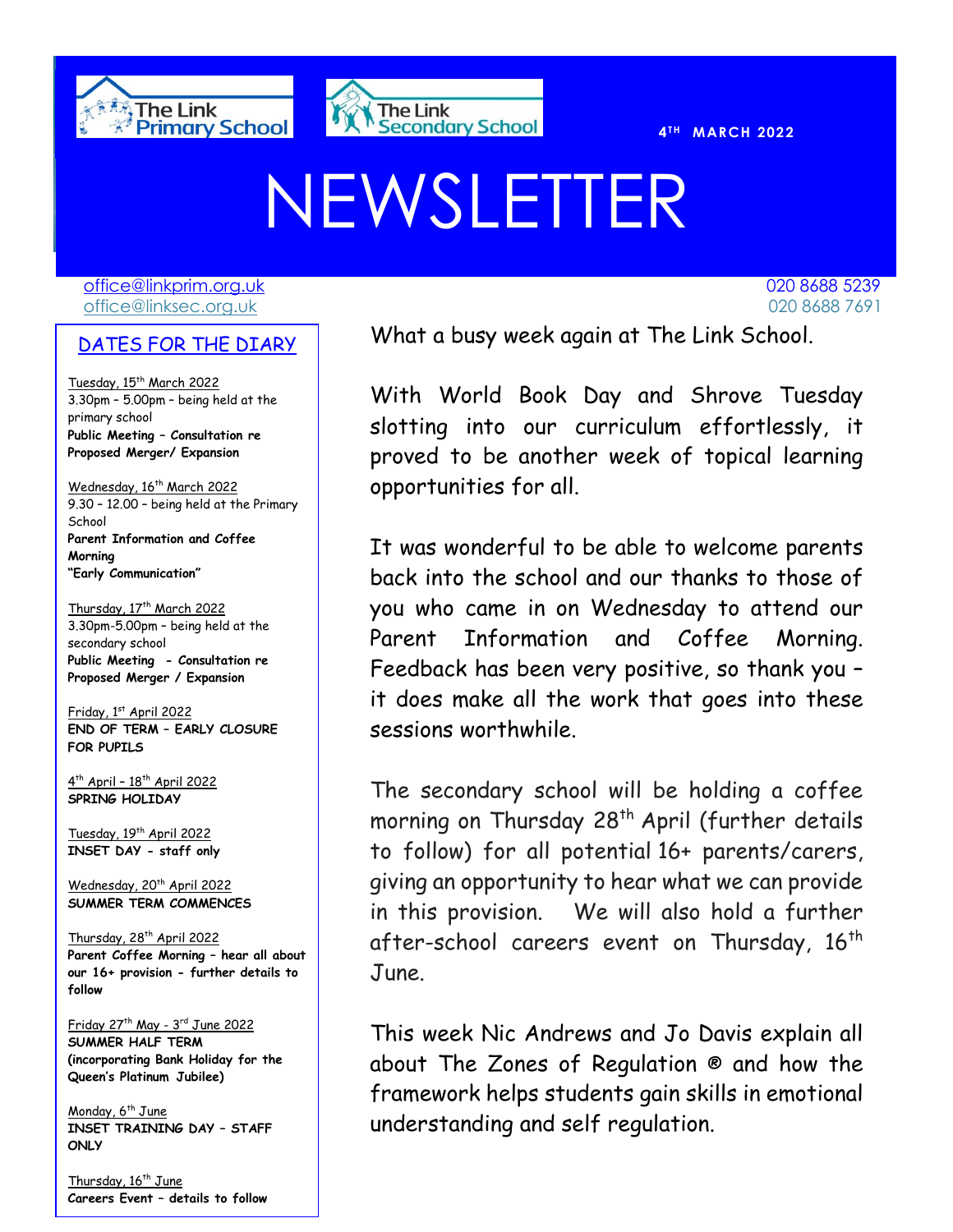# **WHAT ARE 'ZONES OF REGULATION' AND HOW DO WE USE THEM?**

Nic Andrews begins our explanation. Have you ever sat and thought about the different emotional and alertness states you experience in one day? I think it is true to say that no one wakes up happy and ready to go and stays that way all day until bedtime. You will feel different emotions and levels of alertness over a day. As I write this at 11.00am I have experienced at least 3 different emotions and alertness levels from tired to happy and energised; ready to write this piece for you to read.

The school use a framework called Zones of Regulation ® (Zones for Short). This framework offers lessons and activities designed by Leah Kuypers (licensed occupational therapist) to help students to gain skills in emotional understanding and self-regulation. Each pathway and cohort of pupils looks at the framework at the level that is appropriate for them and the framework runs like a golden thread through our Primary Relationships and Health Education curriculum.

The Zones work with 4 different coloured zones which define emotional and alertness levels for example

Blue zone- feeling low and slow Green zone- feeling good to go Yellow zone - losing some control Red zone- Out of control

Thinking back to my morning so far I have been able to regulate myself in the different states and emotions using a toolkit of ideas I know help me such as having a coffee, talking to a friend to make me smile and popping into the classes to see the amazing work pupils have been doing. The Zones framework allows us to work upon personal understanding, theory of mind and also tools that can be used when we are feeling in different zones to help regulate ourselves.

One of the key elements in the framework is that we are working with students to understand that the red and yellow zones are not negative ("bad" or "naughty") zones but instead that everyone feels different emotions at times and it is our reactions that are important.

At the primary school we start by introducing the programme for the pupils and support them to understand the colours and which emotions might fit into each zone. We may advocate for them when pupils cannot express how they feel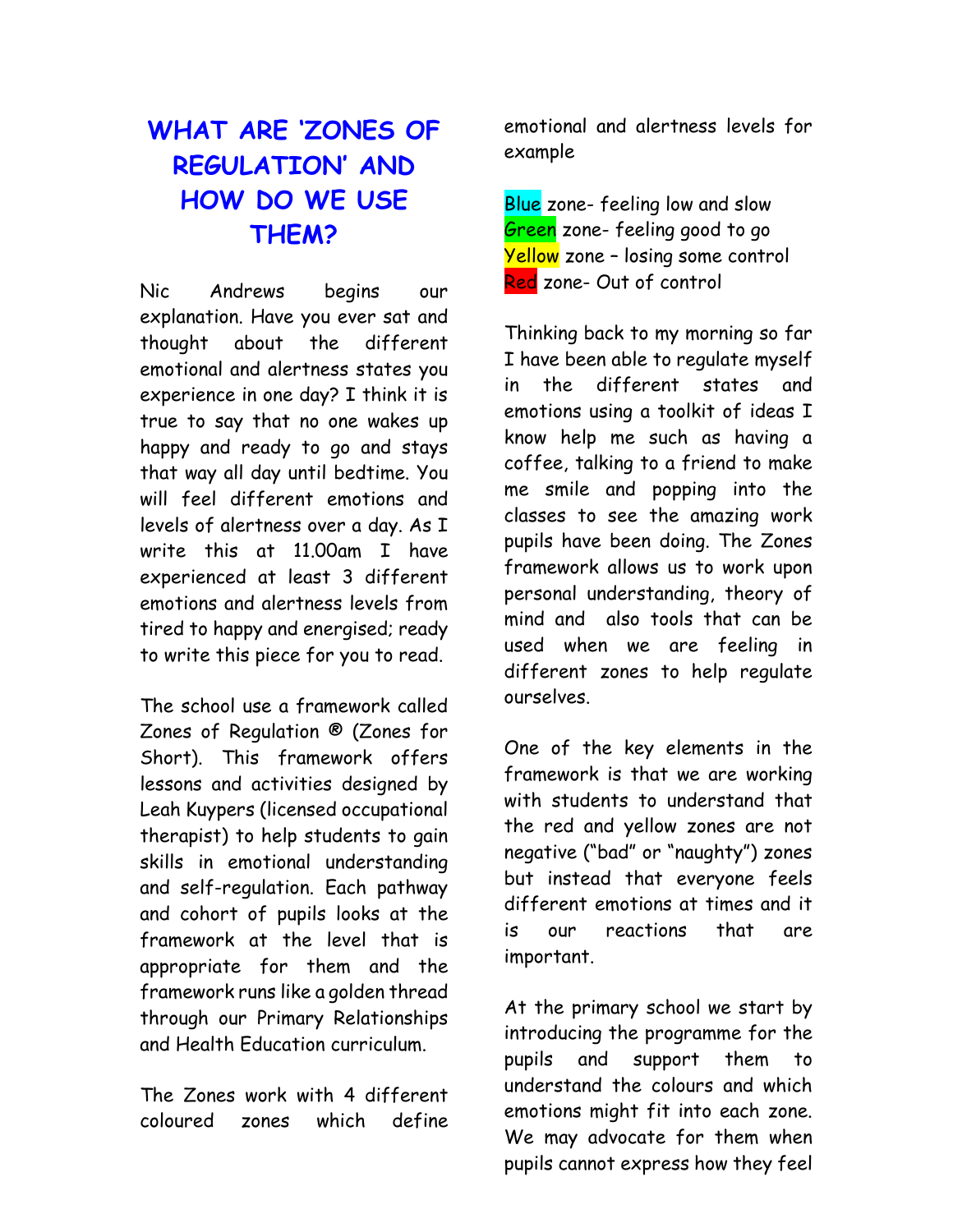and use this to support them to work towards how to regulate to the most appropriate zone for the situation.

We regularly discuss with pupils how they are feeling and how they may present to others throughout the day and use classroom zones boards to embed this language. Pupils will also experience exploring images and role play of different emotions that people can display.







Jo Davis advises that at the secondary school, students also follow the Zones curriculum and participate in a variety of Zones activities during "Access" lessons, which are led by the therapists and supported by our special support assistants (SSA's)





We focus on developing:

- emotional vocabulary
- skills in reading other peoples facial expressions and body language
- understanding of expected and unexpected behaviours in different contexts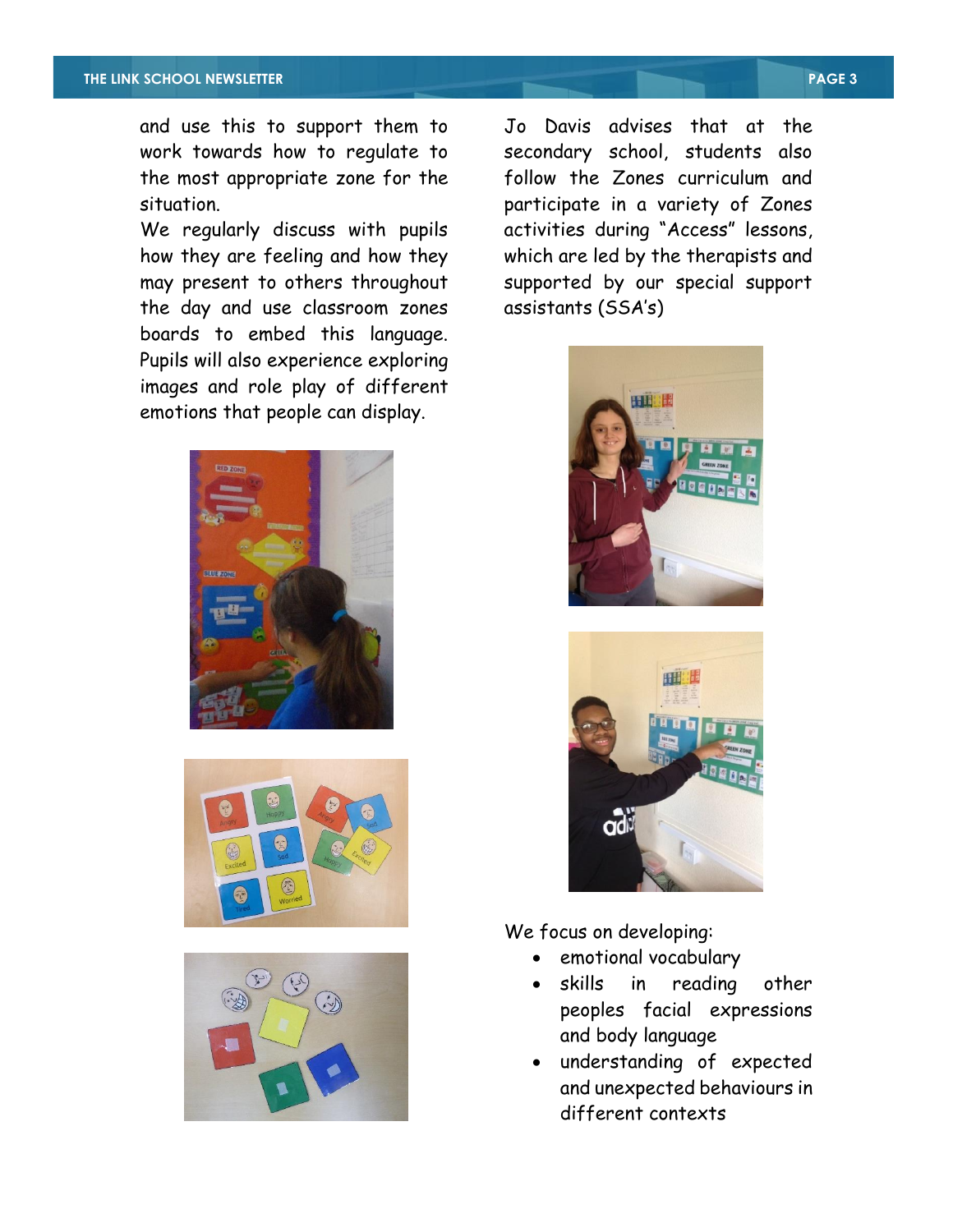- our perspective into how others see us and react to our behaviours
- insight into events that change our zone and trigger our behaviours.

Staff reinforce that all emotions are "OK" but sometimes our behaviours, triggered by our emotions, are not appropriate for the situation. We refer to these behaviours as expected or unexpected.

# **WHAT'S BEEN HAPPENING AT THE PRIMARY SCHOOL?**

Some of our youngest pupils in Acorn Class have been continuing their focus on life skills, allowing them to learn things that they will need to know.



From reinforcing how to clean their own teeth to bathing and dressing their dolls in the friendship group – leading to self directed, engaged learning, building confidence and responsibility.





Oak Class joined in the fun on World Book Day, either raiding the class dressing up box or making their own costumes.

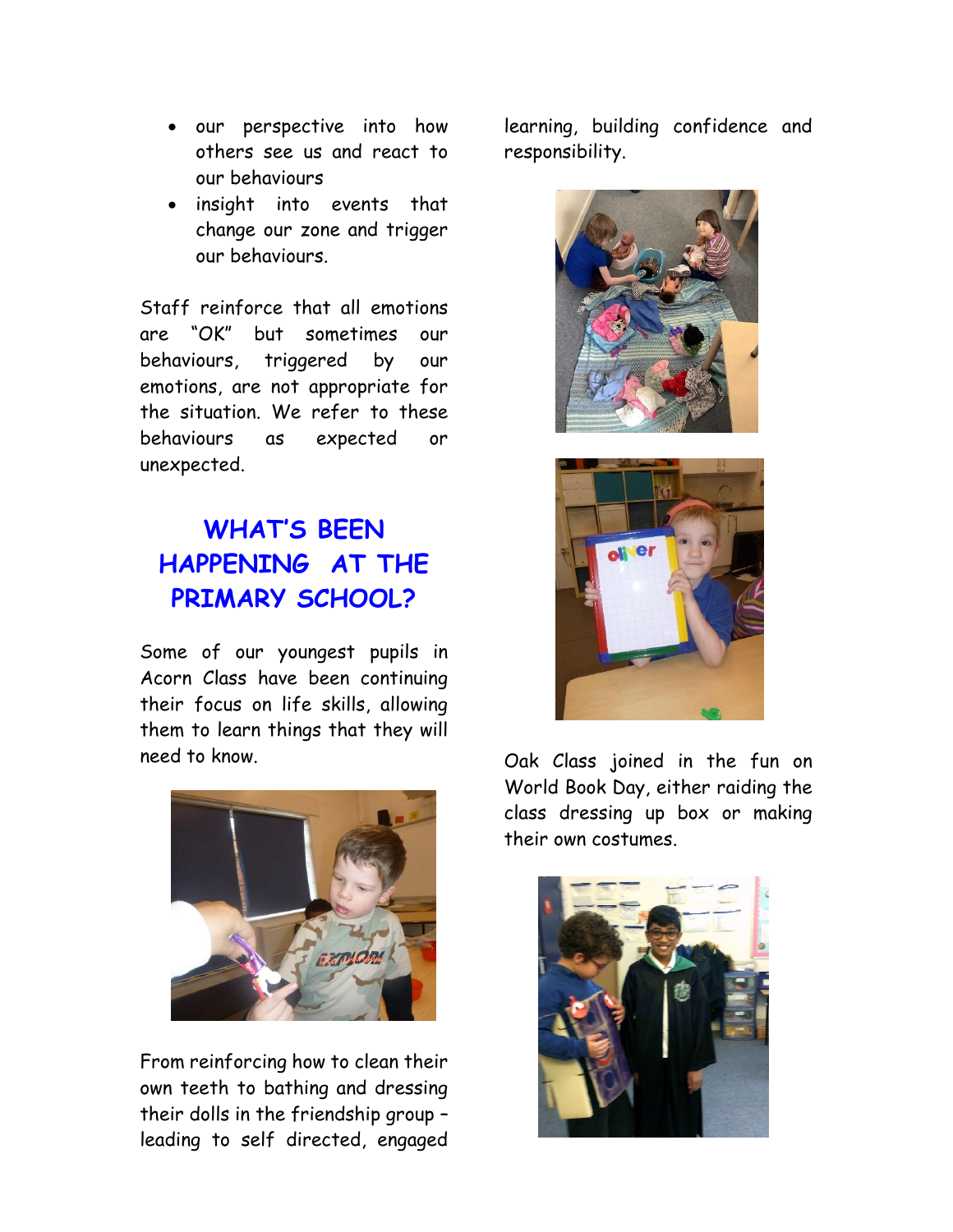

Our School Council members met this week and decided they would like to support Red Nose Day this year. They talked about what they could raise money for – food, books, shoes, water, houses.

They voted to ask everyone to wear something red or buy a red nose on Red Nose Day - Friday 18<sup>th</sup> March.



Link Priority No 2 Community friendship Link Priority 3 Spiritual development Link Priority 14 Emotional Development /Theory of Mind.

## **WHAT'S BEEN HAPPENING AT THE SECONDARY SCHOOL?**

On Wednesday 2<sup>nd</sup> March The Link Secondary School took part in two football tournaments.

James, our PE Teacher advises that the Fulham FC Inclusivity League was held at the Fulham training ground in Motspur Park. Our best footballing talent was sent to play against other local Surrey schools. Our Key Stage 4 Boys' team performed well and came away with 3 wins and 1 loss and finished equal 1<sup>st</sup> in their division. Our top girls' team combined with Carew Academy to form a team and finished 2<sup>nd</sup> in their division.

Further afield at Eltham Goals Football Park, the Panathlon 5-aside Football Day was designed for those new to the sport. We sent 3 teams as well as a training group. All the students had a good day and our best performing team on the day was our Key Stage 3 team who finished 2<sup>nd</sup>.

Congratulations to all those who took part.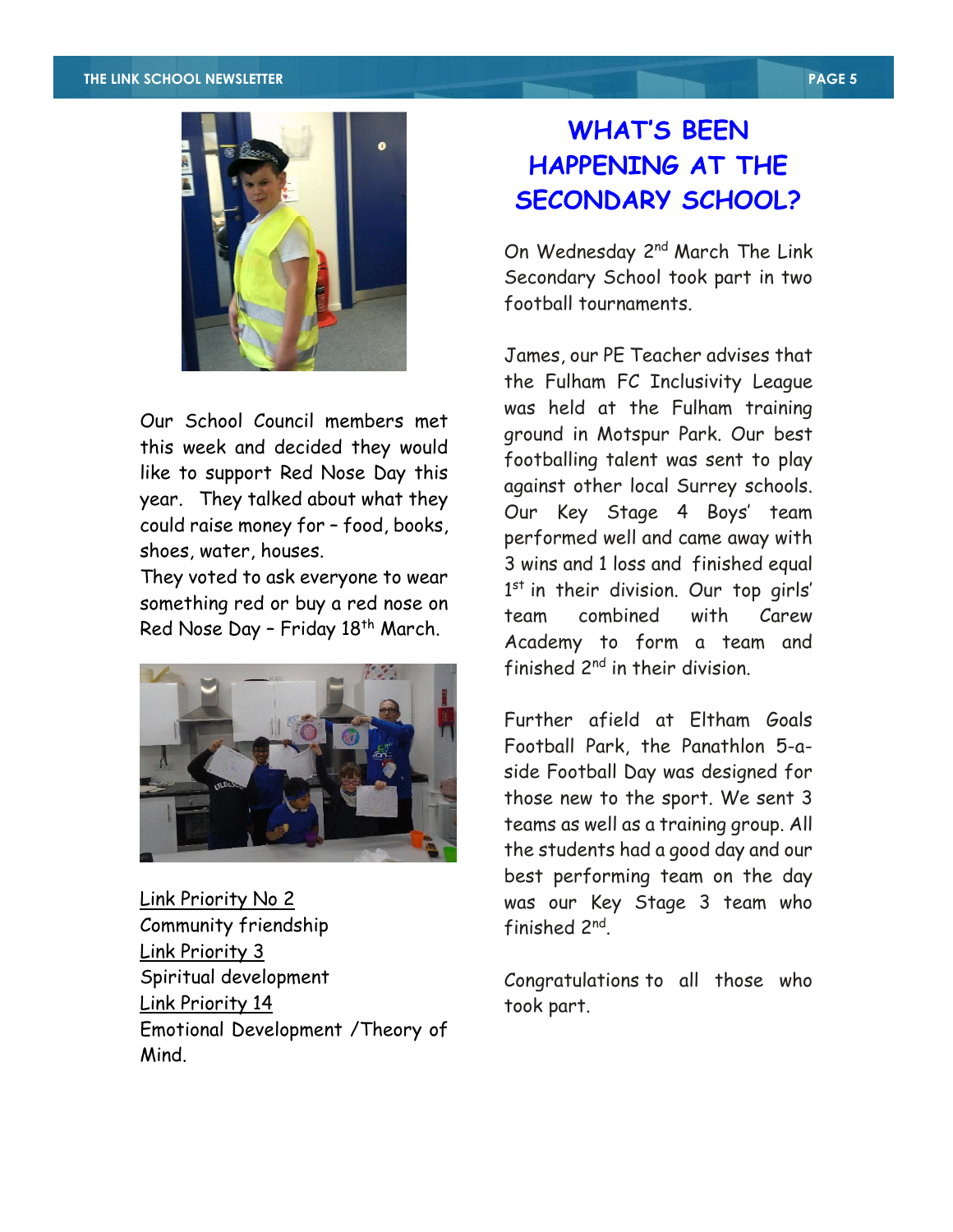

#### **School Food Matters** project is back





On Friday 18th March they will send Emma, a gardener, to help us clear some soil and plant some vegetables.



In April some of us will visit Sutton community farm to see how the professionals grow fruit and vegetables.



Their amazing Chef Ruth (who has her own cookbook) will visit us in June and a few lucky people will cook with her. In July a few of us will run a market stall in Croydon selling things we have grown and made.



As you can see from the photos, it's been a long time since we did this project and I hope you are as excited aslam

Karen (Food Tech)

Weir class have been thinking about their talents this week and what makes them unique.

They are very proud of their different talents!



Students in Key Stages 4 and 5 visited the Horniman Museum in Forest Hill. They attended a sensory drawing workshop where they had the opportunity to look at and handle some of the museum's collection. They also explored the permanent collection of the museum and visited the *Hair: Untold Stories* exhibition, which was great fun!



This week in Food Technology the students were busy making pancakes in recognition of Shrove Tuesday. So far, the results have been very successful, with not many pancakes making their way home at the end of the day!